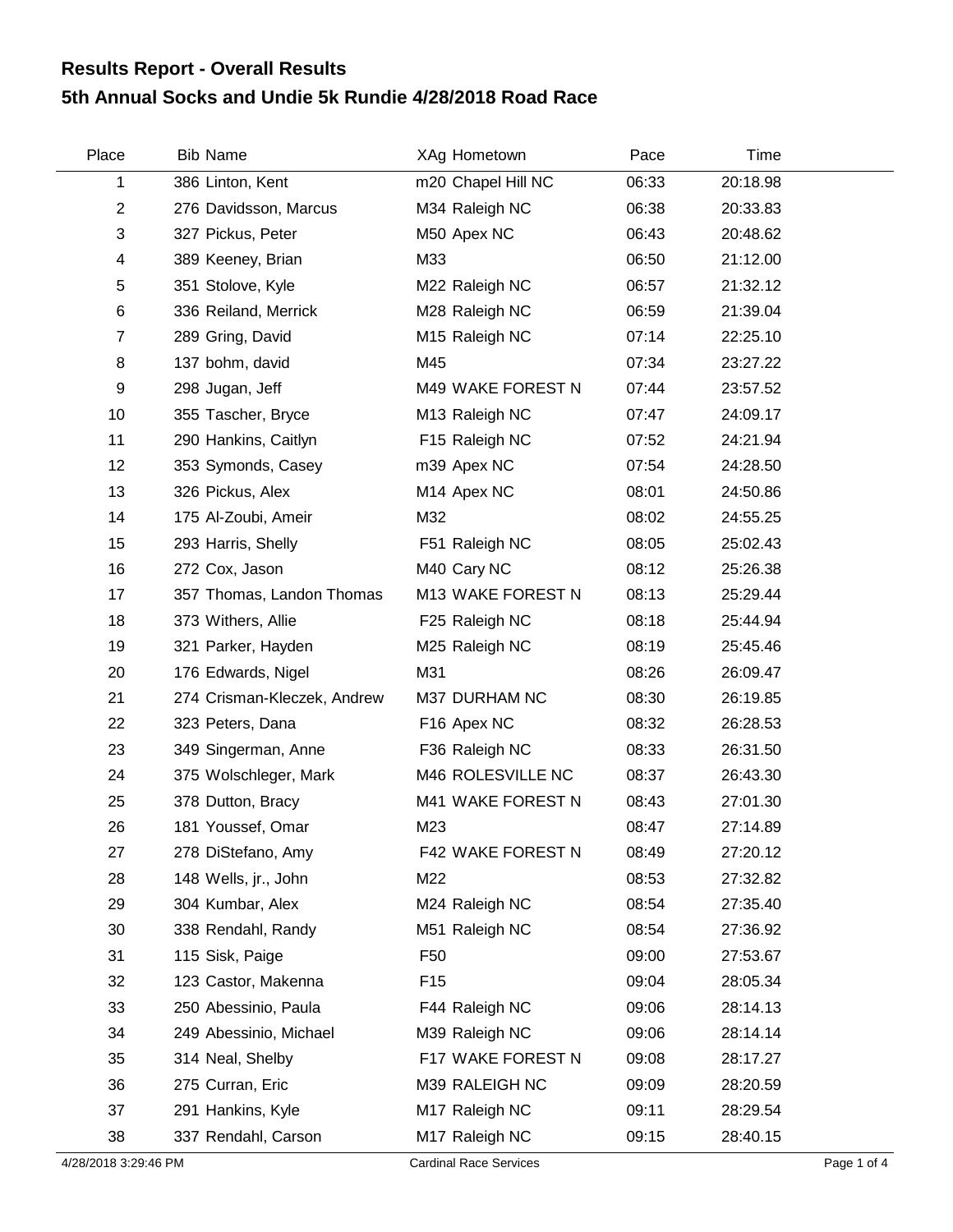| Place | <b>Bib Name</b>                | XAg Hometown         | Pace  | Time     |  |
|-------|--------------------------------|----------------------|-------|----------|--|
| 39    | 384 Pettis, Angelo             | m46 WAKE FOREST N    | 09:16 | 28:42.60 |  |
| 40    | 367 Wallace, Lauren            | F17 Apex NC          | 09:21 | 29:00.15 |  |
| 41    | 366 Wallace, Andrew            | M49 Apex NC          | 09:21 | 29:00.21 |  |
| 42    | 363 Ventre, Karen              | F41 WAKE FOREST N    | 09:22 | 29:02.63 |  |
| 43    | 381 Cunneen, David             | m <sub>55</sub>      | 09:38 | 29:52.27 |  |
| 44    | 343 Robinson, Wendy            | F56 Cary NC          | 09:54 | 30:40.76 |  |
| 45    | 145 Scurfield, Scott           | M55                  | 09:59 | 30:57.76 |  |
| 46    | 350 Smith, Jenn                | F43 Cary NC          | 10:01 | 31:02.70 |  |
| 47    | 387 Olshamsky, Ben             | M10                  | 10:05 | 31:16.32 |  |
| 48    | 141 Sherron, Neill             | M32                  | 10:13 | 31:40.36 |  |
| 49    | 356 Tascher, Debbie            | F45 Raleigh NC       | 10:15 | 31:46.03 |  |
| 50    | 139 Sherron, Katie             | F35                  | 10:27 | 32:23.91 |  |
| 51    | 273 Cox, Melissa               | F41 Cary NC          | 10:31 | 32:34.96 |  |
| 52    | 371 Whitman, Sam               | M13 Holly Springs NC | 10:32 | 32:38.35 |  |
| 53    | 308 Lilley, Sara               | F29 WAKE FOREST N    | 10:34 | 32:45.25 |  |
| 54    | 380 Thomas, Beth               | F42                  | 10:34 | 32:46.36 |  |
| 55    | 179 Mashal, Ahmed              | M24                  | 10:37 | 32:55.91 |  |
| 56    | 180 Sadi, Shadi                | M35                  | 10:38 | 32:58.60 |  |
| 57    | 138 Noland, Mick               | M63                  | 10:39 | 33:00.89 |  |
| 58    | 288 Gray, Courtney             | F37 Holly Springs NC | 10:40 | 33:04.36 |  |
| 59    | 266 Carpenter, Abigail         | F15 CARY NC          | 10:40 | 33:04.62 |  |
| 60    | 283 Fields, Ben                | M9 Raleigh NC        | 10:41 | 33:05.83 |  |
| 61    | 253 Benvenuto, Jean            | F54 Knightdale NC    | 10:41 | 33:06.25 |  |
| 62    | 284 Fields, Brian              | M39 Raleigh NC       | 10:41 | 33:06.76 |  |
| 63    | 280 Eddleman, Shannon          | F48 Raleigh NC       | 10:53 | 33:43.65 |  |
| 64    | 372 Winget, Nicole             | F38 Fayetteville NC  | 10:56 | 33:52.71 |  |
| 65    | 297 Jenny, Alexandra           | F14 Raleigh NC       | 10:58 | 33:59.38 |  |
| 66    | 300 Kayarian, James            | M62 Raleigh NC       | 11:00 | 34:06.61 |  |
| 67    | 177 Hindi, Abdul               | M26                  | 11:01 | 34:07.58 |  |
| 68    | 256 Brochinsky Jenny, Stephani | F45 Raleigh NC       | 11:04 | 34:17.76 |  |
| 69    | 341 Riley, Maureen             | F38 Vass NC          | 11:05 | 34:21.20 |  |
| 70    | 359 Torricelli, Christopher    | M8 Clayton NC        | 11:06 | 34:24.21 |  |
| 71    | 311 Moser, Christie            | F38 Raleigh NC       | 11:07 | 34:29.07 |  |
| 72    | 312 Moser, Frank               | M39 Raleigh NC       | 11:08 | 34:29.60 |  |
| 73    | 324 Peters, Theresa            | F49 Apex NC          | 11:10 | 34:37.46 |  |
| 74    | 286 Fields, Jack               | M9 Raleigh NC        | 11:15 | 34:51.73 |  |
| 75    | 285 Fields, Heather            | F38 Raleigh NC       | 11:16 | 34:56.61 |  |
| 76    | 269 Cole, Olivia               | F13 Raleigh NC       | 11:17 | 34:57.81 |  |
| 77    | 319 OWEN, jane                 | F65 Apex NC          | 11:22 | 35:15.24 |  |
| 78    | 305 Leung, Eugene              | M49 Raleigh NC       | 11:26 | 35:27.90 |  |
| 79    | 307 Leung, Tessa               | F12 Raleigh NC       | 11:27 | 35:28.39 |  |
|       |                                |                      |       |          |  |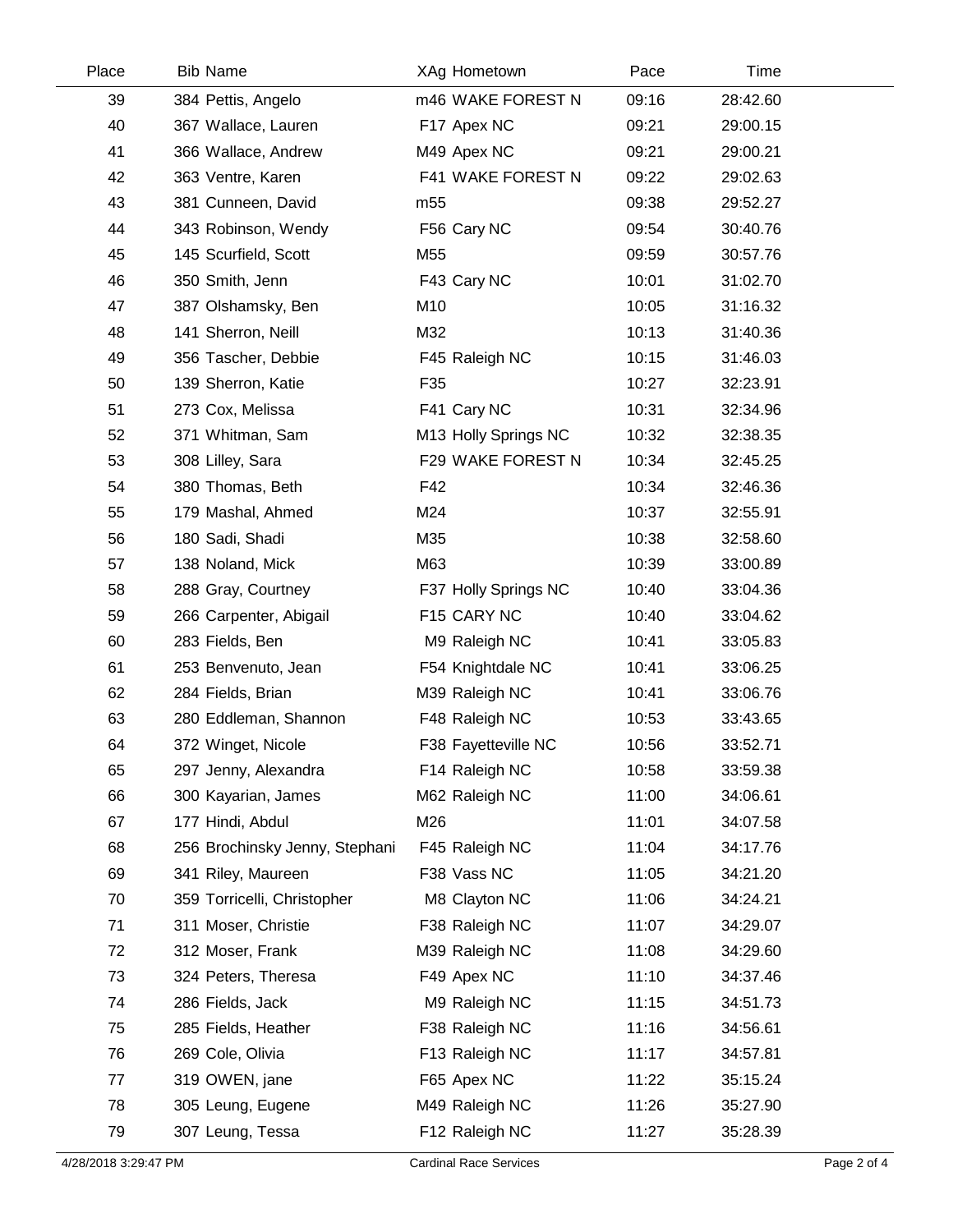| Place | <b>Bib Name</b>              | XAg Hometown         | Pace  | <b>Time</b> |  |
|-------|------------------------------|----------------------|-------|-------------|--|
| 80    | 344 Ruocchio, John           | M52 Raleigh NC       | 11:31 | 35:42.81    |  |
| 81    | 147 Wells, Nancy             | F <sub>56</sub>      | 11:39 | 36:05.40    |  |
| 82    | 146 Wells, John              | M57                  | 11:39 | 36:05.78    |  |
| 83    | 182 Zayed, Hytham            | M33                  | 11:40 | 36:09.42    |  |
| 84    | 388 Olshamsky, Nina          | F <sub>12</sub>      | 11:40 | 36:09.59    |  |
| 85    | 383 Watson, Tammy            | f49 Raleigh NC       | 11:58 | 37:06.26    |  |
| 86    | 140 Sherron, Megan           | F33 Raleigh NC       | 12:13 | 37:52.48    |  |
| 87    | 299 Kavanaugh, Amy           | F23 CARY NC          | 12:25 | 38:29.79    |  |
| 88    | 315 Norwood, Emilie          | F16 Raleigh NC       | 12:27 | 38:34.36    |  |
| 89    | 279 Dorton, Laura            | F59 Raleigh NC       | 12:34 | 38:58.92    |  |
| 90    | 382 Cunneen, Betsy           | f <sub>56</sub>      | 12:42 | 39:20.72    |  |
| 91    | 277 Diaz, Angela             | F50 Raleigh NC       | 12:45 | 39:31.21    |  |
| 92    | 360 Torricelli, Peter        | M11 Clayton NC       | 12:56 | 40:06.46    |  |
| 93    | 358 Torricelli, Christine    | F46 Clayton NC       | 12:59 | 40:13.60    |  |
| 94    | 124 Castor, Zach             | M14                  | 13:22 | 41:25.91    |  |
| 95    | 271 Covell, Keeland          | F15 RALEIGH NC       | 13:42 | 42:28.54    |  |
| 96    | 126 Harvey, Susette          | F44                  | 13:44 | 42:34.42    |  |
| 97    | 127 Stangle-Castor, Nannette | F46                  | 13:44 | 42:34.55    |  |
| 98    | 268 Clark, Madelyn           | F14 Clayton NC       | 13:45 | 42:38.80    |  |
| 99    | 309 Merlin, Patty            | F64 Raleigh NC       | 13:51 | 42:56.20    |  |
| 100   | 294 Hinson, Joanna           | F20 Clayton NC       | 13:51 | 42:56.71    |  |
| 101   | 320 owen, robert             | M79 Apex NC          | 14:00 | 43:23.62    |  |
| 102   | 261 Burgess, Kenisha         | F40 Raleigh NC       | 14:13 | 44:03.52    |  |
| 103   | 259 Buchheit, Mary Ellen     | F50 Apex NC          | 14:34 | 45:09.53    |  |
| 104   | 370 Whitman, Lyla            | F9 Holly Springs NC  | 14:36 | 45:14.34    |  |
| 105   | 258 Buchheit, Maggie         | F14 Apex NC          | 14:40 | 45:27.01    |  |
| 106   | 369 Whitman, Lisa            | F47 Holly Springs NC | 14:41 | 45:32.07    |  |
| 107   | 251 Anwar, Sana              | F31 CARY NC          | 14:58 | 46:23.61    |  |
| 108   | 303 Khalifa, Leena           | F4 CARY NC           | 14:58 | 46:25.00    |  |
| 109   | 302 Khalifa, Ibraheem        | M34 CARY NC          | 14:58 | 46:25.01    |  |
| 110   | 267 Carson, CJ               | F39 RALEIGH NC       | 15:00 | 46:29.58    |  |
| 111   | 368 Watkins, Carlton         | F70 Raleigh NC       | 15:01 | 46:34.20    |  |
| 112   | 374 Wolschleger, Jessica     | F35 ROLESVILLE NC    | 15:04 | 46:41.73    |  |
| 113   | 287 Gambino, Andrea          | F31 Raleigh NC       | 15:09 | 46:56.43    |  |
| 114   | 335 Rand, Alyson             | F27 Apex NC          | 15:22 | 47:37.45    |  |
| 115   | 316 Norwood, Kris            | F50 Raleigh NC       | 16:04 | 49:47.29    |  |
| 116   | 252 Atkinson, Helen          | F52 CARY NC          | 16:24 | 50:49.52    |  |
| 117   | 313 Muldrow, Shakeda         | F30 Raleigh NC       | 16:48 | 52:04.53    |  |
| 118   | 301 Kelly, Doreen            | F54 Raleigh NC       | 17:02 | 52:47.81    |  |
| 119   | 385 Phelan, Andrew           | m21 Raleigh NC       | 17:22 | 53:49.95    |  |
| 120   | 262 Cahill, Dan              | M50 Raleigh NC       | 17:25 | 54:01.02    |  |